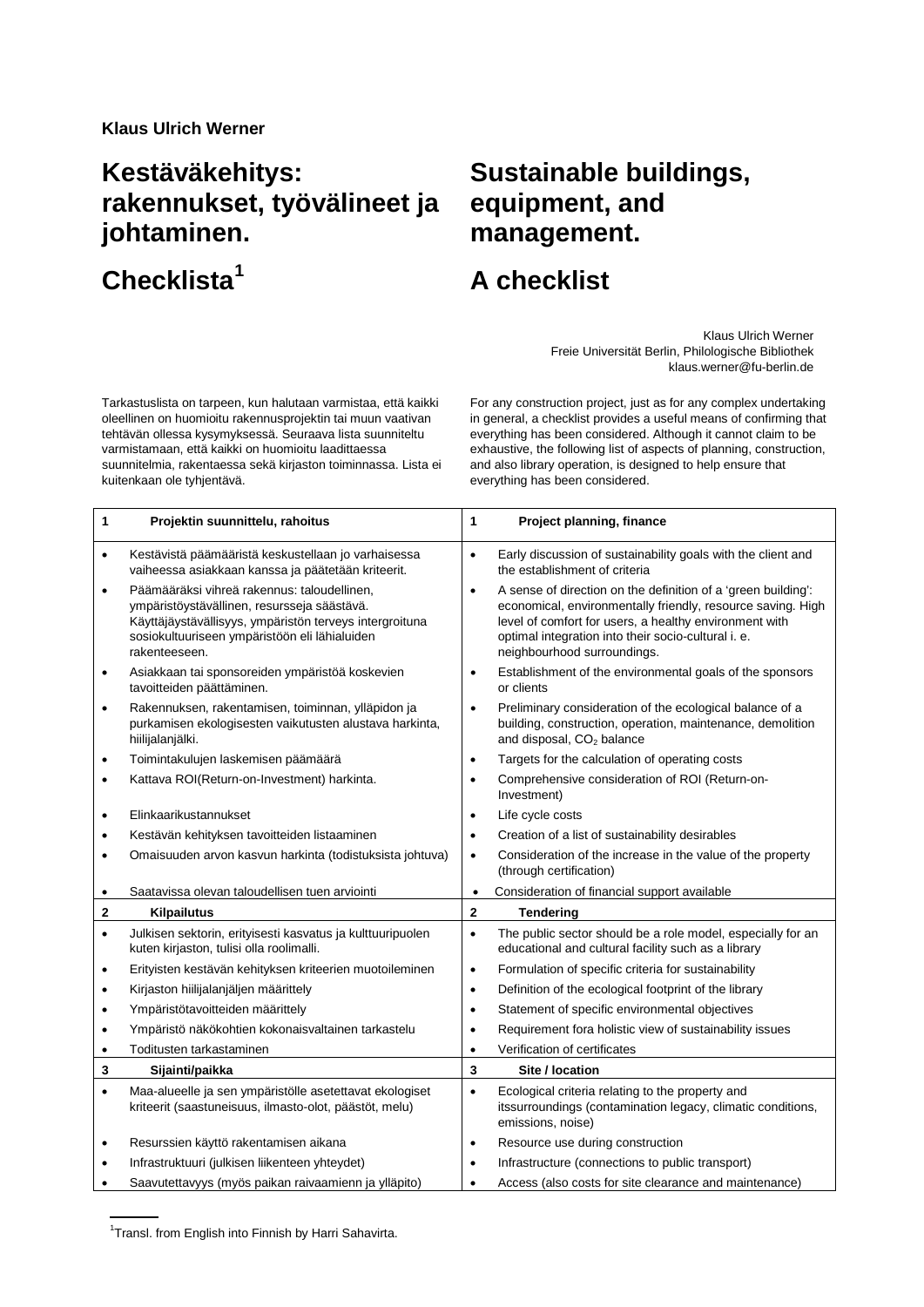|           | Henkilökohtaisten kulkuvälineiden paikat (Polkupyörät)                                                                                  | ٠         | Places for personal transport(bicycles)                                                                                                                                                      |
|-----------|-----------------------------------------------------------------------------------------------------------------------------------------|-----------|----------------------------------------------------------------------------------------------------------------------------------------------------------------------------------------------|
| ٠         | Maa-alueen ja ympäristön viheralueet                                                                                                    | $\bullet$ | Greening of site and surrounding area                                                                                                                                                        |
| $\bullet$ | Paikkasidonnaisten rakennus- ja energia ratkaisujen<br>optimoiminen                                                                     | ٠         | Optimisation of site specific construction and energy<br>concepts                                                                                                                            |
| 4         | Rakentaminen                                                                                                                            | 4         | <b>Construction</b>                                                                                                                                                                          |
| $\bullet$ | Infrastruktuuri: sisäänkäynnit ja uloskäynnit, materiaalien<br>varastointi                                                              | $\bullet$ | Infrastucture: entranceways and exits, storage of materials                                                                                                                                  |
| ٠         | Melu- ja ympäristöhaitat välittömässä läheisyydessä                                                                                     | $\bullet$ | Noise and environmental impact on the immediate<br>surroundings                                                                                                                              |
| ٠         | Rakennusfirman ja -välineiden hankkiminen lähialueilta                                                                                  | $\bullet$ | Choice of building contractors and equipment from the<br>surrounding region                                                                                                                  |
| ٠         | Materiaalien ja prosessien kilpailutus: ympäristökriteerien<br>ja -todistusten vaatiminen                                               | $\bullet$ | Tendering for materials and processes: demand<br>sustainability criteria and take certificates into account                                                                                  |
| 5         | Rakennus                                                                                                                                | 5         | The building                                                                                                                                                                                 |
| 5.1       | Rakenne                                                                                                                                 | 5.1       | <b>Structure</b>                                                                                                                                                                             |
| ٠         | Ympäristöystävällisyys tiiviuden kautta ("fat buildings")                                                                               |           | Sustainability through compactness ('fat buildings')                                                                                                                                         |
| $\bullet$ | Taloudelliset sisätilat, julkisivut, älykäs suunnittelu ja<br>vyöhykkeet                                                                |           | Economic exteriors/ building skin, intelligent building design<br>and zoning                                                                                                                 |
| ٠         | Sali kirjaston tunnusmerkkinä                                                                                                           | $\bullet$ | The atrium as a typical feature of libraries                                                                                                                                                 |
| $\bullet$ | Miellyttävä tilantunteen luominen tilan tarpeen<br>minimoinnissa                                                                        | $\bullet$ | Using apleasing sense of space to minimise space use                                                                                                                                         |
| ٠         | Rakennusteknologian tarvitseman tilan minimointi<br>älykkään sijoittelun avulla                                                         | $\bullet$ | Minimizing the space consumption ofbuilding technology<br>through intelligent arrangement                                                                                                    |
| $\bullet$ | Energian tarpeen minimointi jakamalla tila vyöhykkeisiin<br>toiminnan ja sen vaatimusten mukaan (ilmanvaihto,<br>valaistus, akustiikka) | $\bullet$ | Minimisation of energy use through zoning of areas<br>according to different requirements of each individual library<br>function (with regard to climate control, lighting and<br>acoustics) |
| ٠         | Katon käyttö (viherkatot and aurinkoenergia)                                                                                            | $\bullet$ | Use of roof areas(green roofs and solar energy)                                                                                                                                              |
| $\bullet$ | Resursseja säästävä tiivis varastointi (käyttäen myös<br>yleisötiloja)                                                                  | ٠         | Extensive resource saving compact storage(including use<br>in public areas)                                                                                                                  |
|           |                                                                                                                                         |           |                                                                                                                                                                                              |
| ٠         | Ylläpidon helppous                                                                                                                      | $\bullet$ | Maintenance-friendly construction                                                                                                                                                            |
| 5.2       | <b>Julkisivu</b>                                                                                                                        | 5.2       | <b>Facades</b>                                                                                                                                                                               |
| $\bullet$ | Julkisivun ympäristöystävllisyys (viherseinät,<br>aurinkoenergia)                                                                       |           | Sustainable use of the facade (greening, solar energy)                                                                                                                                       |
| ٠         | Energian säästö (lämpöeristys)                                                                                                          |           | Energy criteria (thermal insulation)                                                                                                                                                         |
|           | Ikkunoiden tiiviys                                                                                                                      |           | Window installation                                                                                                                                                                          |
|           | Auringonvalolta suojautuminen käyttämällä syvään<br>istutettuja ikkunoita                                                               | ٠         | Structural protection from sunlightusing deep lying windows                                                                                                                                  |
|           | Absorboivat julkisivu (kaksinkertaiset julkisivut)                                                                                      | $\bullet$ | Absorbent facades (double facades)                                                                                                                                                           |
| 5.3       | Rakennusmateriaalit                                                                                                                     | 5.3       | <b>Buildingmaterials</b>                                                                                                                                                                     |
| ٠         | Materiaalien ekologinen laatu                                                                                                           |           | Ecological quality of the materials                                                                                                                                                          |
| ٠         | Terveyttä edistävät materiaalit ja rakentaminen                                                                                         | ٠         | Materials and construction conducive to good health (non-<br>hazardous materials)                                                                                                            |
| ٠         | Ylläpidon vaatimukset, rakennuksen huolto                                                                                               | $\bullet$ | Maintenance characteristics, building servicing                                                                                                                                              |
| $\bullet$ | Kestävyys, pitkäikäisyys                                                                                                                | $\bullet$ | Durability/Longevity                                                                                                                                                                         |
| $\bullet$ | Korjattavuus                                                                                                                            | ٠         | Repairability                                                                                                                                                                                |
| $\bullet$ | Kierrättämisen ja siivouksen helppous                                                                                                   | $\bullet$ | Ease of recycling and cleaning                                                                                                                                                               |
| ٠         | Kierrätettyjen materiaalien osuus, mm. alumiini ja teräs                                                                                | ٠         | Proportion of recycled material used, e. g. aluminium, steel                                                                                                                                 |
| 5.4       | Ilmastointi                                                                                                                             | 5.4       | <b>Buildingclimate</b>                                                                                                                                                                       |
| $\bullet$ | Ilmastoinnin jatkuvan käytön välttäminen                                                                                                |           | Avoid major use of air-conditioning                                                                                                                                                          |
| ٠         | Ilmastoinnin eriyttäminen suhteessa tilan<br>käyttöön/funktioon                                                                         | ٠         | Differentiation of the climate concept according to library<br>function                                                                                                                      |
| ٠         | Betonin käyttö: betoninlämmönvaravuus                                                                                                   | ٠         | Use of concrete: core temperature of concrete                                                                                                                                                |
| $\bullet$ | Luonnollinen ilmanvaihto                                                                                                                | $\bullet$ | Natural ventilation                                                                                                                                                                          |
| $\bullet$ | Sisäilman laatu: Sairaan rakennuksen syndrooma:<br>haitalliset materiaalit ja kaasut                                                    | $\bullet$ | Interior air quality: Sickbuildingsyndrome: harmful materials<br>and gases                                                                                                                   |
| $\bullet$ | Ilman uudelleenkierrättäminen (kopiointihuoneet,<br>ilmanvaihto)                                                                        | ٠         | Re-use of air from print/copy rooms and air conditioning<br>Window glazing quality (thermal insulation)                                                                                      |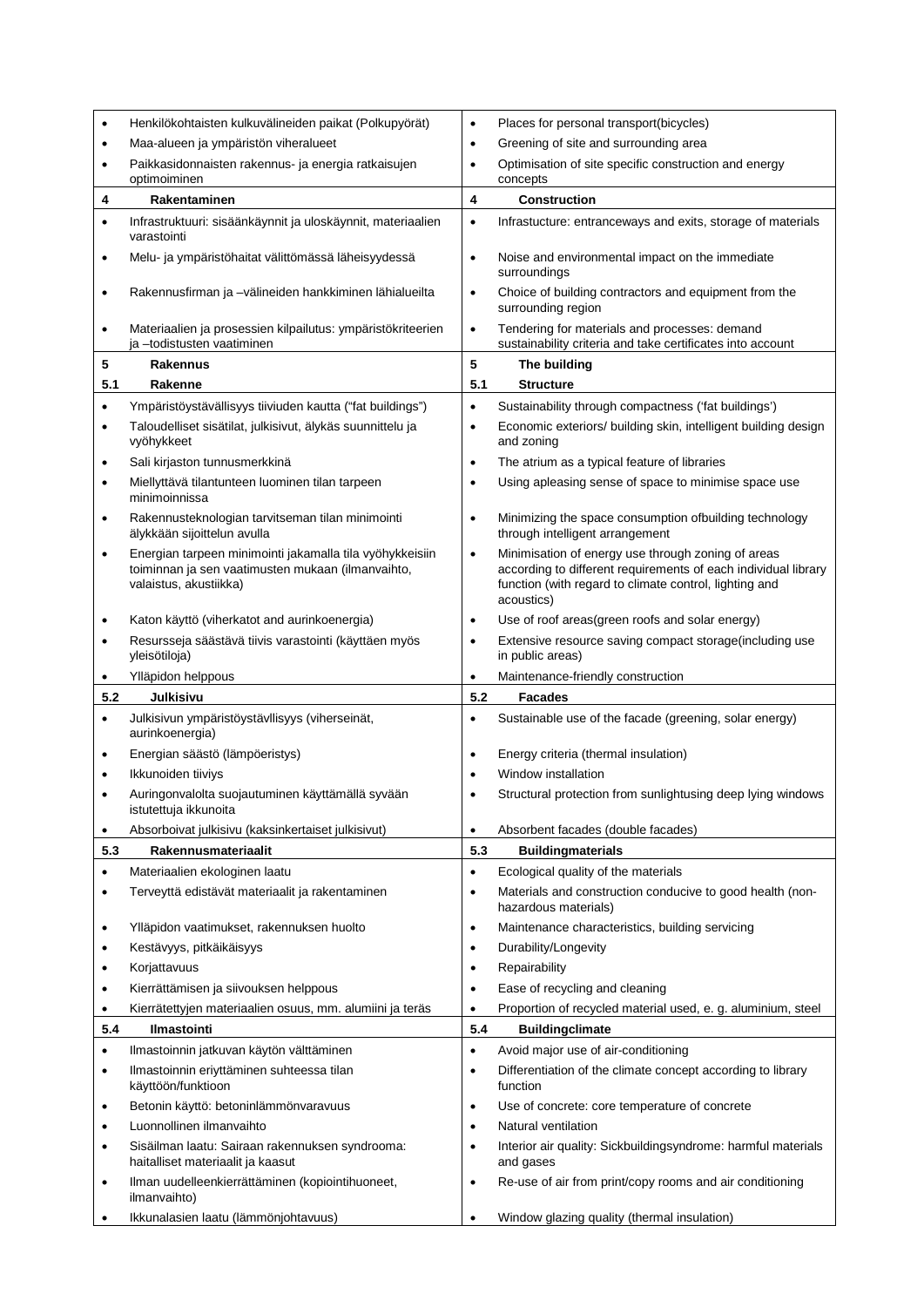| ٠                       | Kirjaston sisääntulo ja sisäilma: automaattiset ovet ja<br>tuulikaapit                                            | ٠              | Library entrance and interior climate: revolving doors,<br>vestibules                                               |
|-------------------------|-------------------------------------------------------------------------------------------------------------------|----------------|---------------------------------------------------------------------------------------------------------------------|
| ٠                       | Keinotekoiseisen ilmankostuttamisen välttäminen                                                                   | $\bullet$      | Avoid artificial humidification                                                                                     |
| ٠                       | Suojautumien auringolta                                                                                           | $\bullet$      | Solar protection                                                                                                    |
| ٠                       | Auringolta suojautumisen rakenteelliset puolet: matalat                                                           | $\bullet$      | Structural aspects of solar protection: low-lying windows                                                           |
|                         | ikkunat                                                                                                           |                |                                                                                                                     |
| 5.5                     | Energia, valo                                                                                                     | 5.5            | Energy, light                                                                                                       |
| $\bullet$               | Päivänvalo/keinovalo                                                                                              | $\bullet$      | Daylight/artificial light                                                                                           |
| ٠                       | Energian jakelu: uusiutuvista energialähteistä saatavan<br>sähkön määrä                                           | ٠              | Power supply: proportion of electricity from renewable<br>energy sources                                            |
| ٠                       | Energiatehokas lämmitys                                                                                           | $\bullet$      | Enery-efficient heating                                                                                             |
| ٠                       | Energian säästö – energian tuotanto (aurinkokennot)                                                               | $\bullet$      | Elecricity saving - electricity generation (photovoltaics)                                                          |
| ٠                       | Energian käytön läpinäkyvyys käytön vähentämiseksi:<br>energiamittarit                                            | ٠              | Make energy use visible in order to reduce usage levels:<br>energy meters                                           |
| $\bullet$               | Lämmön talteenotto                                                                                                | $\bullet$      | Heat recovery                                                                                                       |
| ٠                       | Aurinko- tai maalämpö                                                                                             | $\bullet$      | Solar or geothermics                                                                                                |
| ٠                       | Kaukolämpö                                                                                                        | $\bullet$      | District heating                                                                                                    |
| $\bullet$               | Lämpötilan lasku: yölämpö, rakenteiden lämpövaraus                                                                | $\bullet$      | Cooling:night cooling, the thermal activation of building                                                           |
| $\bullet$               | Lämmönsiirtimet                                                                                                   | $\bullet$      | structures<br>Heat exchangers                                                                                       |
| ٠                       | Tuuletus: luonnollinen tuuletus                                                                                   | $\bullet$      | Ventilation: natural ventilation                                                                                    |
|                         | Luonnonvalon käyttö                                                                                               |                | Bring natural light into the building                                                                               |
| ٠                       |                                                                                                                   | $\bullet$      | Translucent materials for light transmission                                                                        |
| ٠<br>٠                  | Läpinäkyvät materiaalit, valoa läpipäästävät materiaalit<br>Valaistuksen tehokas säätely (valotaulut)             | $\bullet$<br>٠ | Efficient lighting controls (control panels)                                                                        |
|                         |                                                                                                                   |                |                                                                                                                     |
| ٠                       | Liiketunnistemilla toimivat valaistussysteemit                                                                    | $\bullet$      | Lighting system with movement sensors                                                                               |
| ٠                       | Lukutilojen yksilöllinen valaistuksen säätö                                                                       | $\bullet$      | Individual light control of reading places                                                                          |
| $\bullet$               | Sähköiset valokatkaisimet, myös lukupaikoilla                                                                     | $\bullet$      | Electric light switches, also for reader places                                                                     |
| ٠                       | Valon tarvittava määrä: asteittaisuus, himmennys                                                                  | $\bullet$      | Light as needed: step switching, dimmer switches<br>Light source (energy-efficiency, life cycle costing, recycling) |
| ٠                       | Valonlähteet (energiatehokkuus, elinkaaren kustannukset,<br>kierrätys)                                            | $\bullet$      |                                                                                                                     |
| ٠                       | Lämpimän veden käytön vähentäminen                                                                                | $\bullet$      | Reduction of warm water use                                                                                         |
| ٠                       | Sadeveden käyttö (WC:t, kastelu)                                                                                  | $\bullet$      | Use of grey and rainwater (toilets, irrigation)                                                                     |
| ٠                       | Vedensäästö (WC:t, käsien pesu välineet)                                                                          | $\bullet$      | Water saving features (WCs, wash basin equipment)                                                                   |
| 6                       | Sisätilat ja sisustus: materiaalit, kestävyys,<br>puhdistettavuus, kierrätettävyys                                | 6              | Interior fittings: source, durability, cleaning<br>capabilities, recycling                                          |
| ٠                       | Lattiapinnat ja matot                                                                                             | $\bullet$      | Floor finishes and carpets                                                                                          |
| $\bullet$               | Akustiikkapanelit                                                                                                 | $\bullet$      | <b>Acoustic baffles</b>                                                                                             |
| ٠                       | Puuaines: alkuperä, viljelymenetelmät, sertifikaatit                                                              | $\bullet$      | Wood: origin, how cultiviated, certificates                                                                         |
| ٠                       | Kalustus                                                                                                          | $\bullet$      | Library furniture                                                                                                   |
| $\bullet$               | Toimistokalusteet                                                                                                 | $\bullet$      | Office furniture                                                                                                    |
| ٠                       | Ympäristöystävällisyys                                                                                            | ٠              | Eco-balance                                                                                                         |
| ٠                       | Uusiutuvien ja kierrätettävien materiaalien käyttö                                                                |                | Use of renewable and reusable materials                                                                             |
| $\overline{\mathbf{r}}$ | Vihreäinformaatio- jatietotekniikka (Green IT)                                                                    | 7              | Green information and communication technology<br>(Green IT)                                                        |
| ٠                       | Sähkönkulutus, valmistus, kierrätys                                                                               |                | Power consumption, production, recycling                                                                            |
| ٠                       | ThinClients korvaamaan PC:t (virransäästö, pidempi<br>elinkaari)                                                  | $\bullet$      | Thin clients instaed of PCs (power-saving, longer lifespan)                                                         |
| $\bullet$               | Etätoiminnot (etäsammutus)                                                                                        | $\bullet$      | Remote management                                                                                                   |
| $\bullet$               | Sertifikaatit tietotekniikalle: energialuokitus                                                                   | $\bullet$      | Hardware cerificates: Energy Star                                                                                   |
| ٠                       | Tulostimet: energian ja musteen tarve                                                                             | $\bullet$      | Printers: power usage, use of ink                                                                                   |
| ٠                       | PC:n ja printtereiden sammutettavat haaroittimet                                                                  | $\bullet$      | Switchable sockets for PCs and printers                                                                             |
| ٠                       | Software- ratkaisut energian kulutuksen parantamiseksi<br>(Stand-by)                                              | ٠              | Software solutions to optimize energy consumption (Stand-<br>by)                                                    |
| $\bullet$               | Paperin käytön vähentäminen, lämpöpaperista luopuminen                                                            | $\bullet$      | Reduction in the use of paper, waiver for thermal paper                                                             |
| 8                       | <b>Palvelut</b>                                                                                                   | 8              | User services                                                                                                       |
| $\bullet$               | Jäjentämispalvelut (Skanaaminen ennen tulostamisesta),<br>digitaalisen muodon suosiminen, kaksipuoleinen tulostus | $\bullet$      | Reprographic services (scanning instead of printing), the<br>primacy of digital, double-sided printing              |
| ٠                       | Työpöytien jakaminen: neuvontatiskien käyttäminen                                                                 | $\bullet$      | Hot desking (flexible information desks usable as                                                                   |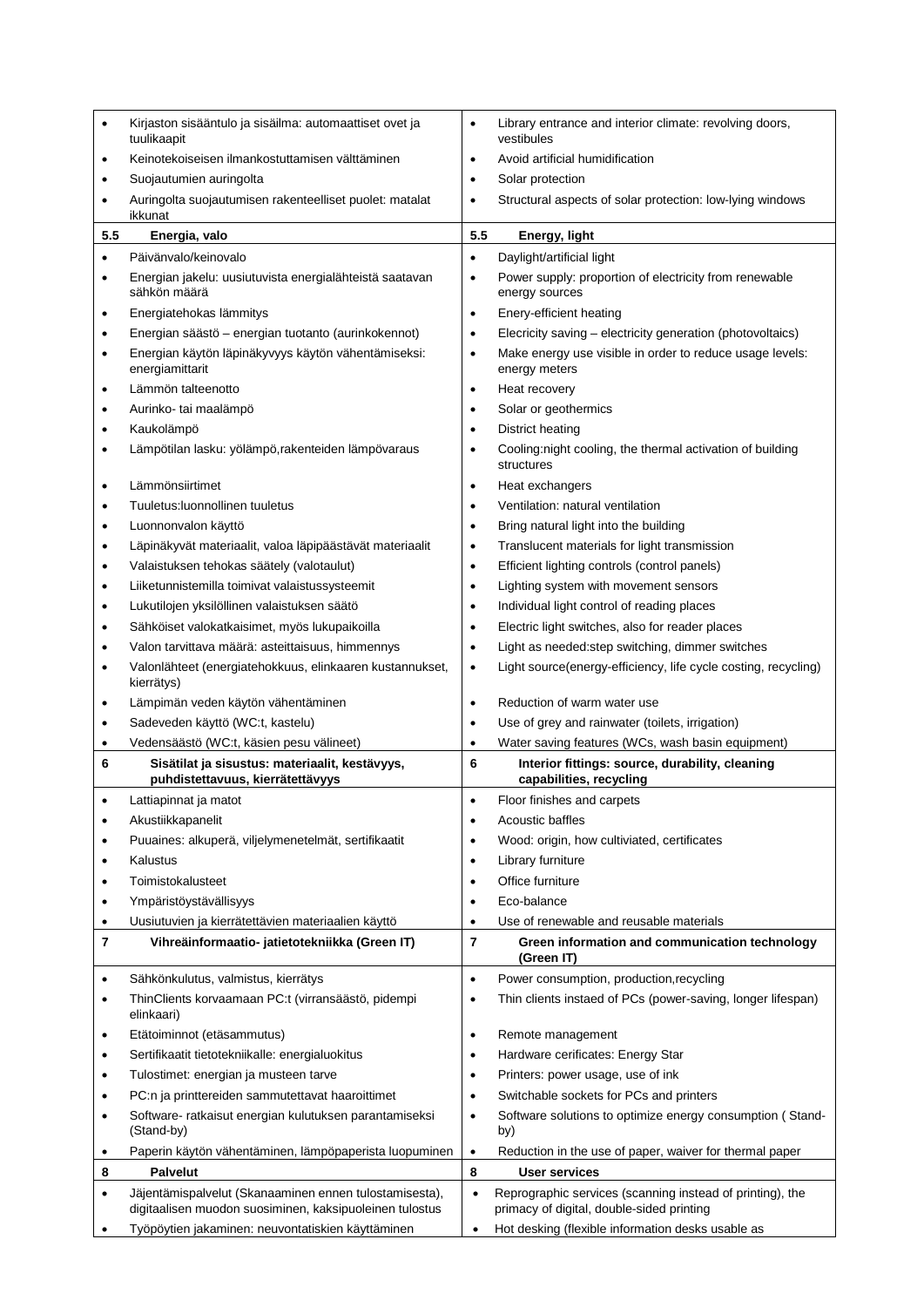|                        | työskentelypaikkoina päivystysaikojen ulkopuolella.                                                                                     |                        | workplaces outside of information desk times)                                                                                 |
|------------------------|-----------------------------------------------------------------------------------------------------------------------------------------|------------------------|-------------------------------------------------------------------------------------------------------------------------------|
| $\bullet$              | Muovikassien vaihtoehdot                                                                                                                | ٠                      | Alternatives to plastic bags in the library                                                                                   |
| ٠                      | Kirjastokahvila: posliinia muovin sijasta, Fairtrade-tuotteet<br>jne.                                                                   | ٠                      | Library café: china not plastic, Fairtrade products etc.                                                                      |
| ٠                      | Muun kuin kirjastoaineiston lainaaminen: harvemmin<br>tarvittavien tavaroiden lainaus (lääpäreistä<br>puutarhavälineisiin)              | $\bullet$              | Lending of 'other' non-book-materials: things not needed<br>daily (from laptops to garden tools)                              |
| 9                      | Kirjastonjohtaminen                                                                                                                     | 9                      | Library management                                                                                                            |
| 9.1                    | Ympäristöjohtamisensertifikaatti (ISO 14000)                                                                                            | 9.1                    | Environmental management certificates (ISO 14000)                                                                             |
| $\bullet$              | Motivoidut ja sitoutuneet työntekijät                                                                                                   | $\bullet$              | Motivated and involved employees                                                                                              |
| ٠                      | Lakien ja säädösten seuraaminen                                                                                                         | $\bullet$              | Legal compliance                                                                                                              |
| $\bullet$              | Jatkuva kehitys                                                                                                                         | $\bullet$              | Continual improvement                                                                                                         |
| $\bullet$              | Vastuullisuus ympäristöystävällisistä päämääristä                                                                                       | $\bullet$              | Responsibility for sustainable goals                                                                                          |
| ٠                      | Kustannusten ja käytön läpinäkyvyys                                                                                                     | $\bullet$              | Transparency of cost and use                                                                                                  |
| ٠                      | Kilpailuetu                                                                                                                             | $\bullet$              | Competitive advantage                                                                                                         |
| 9.2                    | Kiinteistönhallinta                                                                                                                     | 9.2                    | Facilitiesmanagement                                                                                                          |
| $\bullet$              | Jätteenerottelu ja kierrätys                                                                                                            | $\bullet$              | Waste separation and recycling                                                                                                |
| ٠                      | Siivousfirmat                                                                                                                           | $\bullet$              | Cleaning firms                                                                                                                |
| $\bullet$              | Siivousaineet: säästeliäs annostelu                                                                                                     | $\bullet$              | Cleaning materials: economic usage                                                                                            |
| $\bullet$              | Siivous (Vihreä siivous: lattiat, wc-tilat)                                                                                             | $\bullet$              | Cleaning ('Green Cleaning': floors, sanitary facilities)                                                                      |
| $\bullet$              | Kemiallisten tuotteiden välttäminen siivouksessa                                                                                        | $\bullet$              | Avoidance of chemical products for cleaning the building                                                                      |
| ٠                      | Ei-myrkyllisten, vesipohjaiset tuotteet öljypohjaisten sijaan,<br>hajustamattomat, biohajoavat                                          | $\bullet$              | Use of non-toxic, water-based rather than oilbased,<br>products; perfume-free, biodegradable                                  |
| ٠                      | Wc tarvikkeet (käsipyyhkeet jne.)                                                                                                       | $\bullet$              | Sanitary supplies (towels, etc.)                                                                                              |
| ٠                      | Pakkausten kierrättäminen                                                                                                               | $\bullet$              | Recycling of containers and packaging                                                                                         |
| $\bullet$              | Pattereiden, lamppujen yms. kierrättäminen                                                                                              | $\bullet$              | Recycling of batteries, electrical devices and components                                                                     |
| $\bullet$              | Metele siivousrutiinien aikana – imurointi                                                                                              | $\bullet$              | Noise during cleaning routines - vacuum cleaning                                                                              |
| ٠                      | Lamppujen käyttö                                                                                                                        | $\bullet$              | Lightbulb use                                                                                                                 |
|                        | Lamppujen kierrättäminen: fluoresentit,                                                                                                 | $\bullet$              | Lightbulb recycling: fluorescent and energy saving lamps,                                                                     |
|                        |                                                                                                                                         |                        |                                                                                                                               |
|                        | energiansäästölamput, myös LED                                                                                                          |                        | also LED                                                                                                                      |
| 9.3                    | Vihreätoimistotyö                                                                                                                       | 9.3                    | The greenlibraryoffice                                                                                                        |
| ٠                      | Vihreät hankinnat                                                                                                                       | $\bullet$              | Green procurement                                                                                                             |
| ٠                      | Vihreä postitus                                                                                                                         | $\bullet$              | Greenshipping                                                                                                                 |
| $\bullet$<br>$\bullet$ | Paikallisten sitomojen käyttö (CO <sub>2</sub> -balanssi kuljetuksissa)<br>Toimistotarvikkeet ja laitteet (alkuperä, energiankulutus ja | $\bullet$<br>$\bullet$ | Use of local bookbinders (CO <sub>2</sub> balance re transport)<br>Office supplies and equipment (origin, energy consumption, |
|                        | kierrätettävyys)                                                                                                                        |                        | recycling)                                                                                                                    |
| ٠                      | Paikalliset toimittajat                                                                                                                 | $\bullet$              | Local suppliers                                                                                                               |
| $\bullet$              | Sertifioidut toimittajat                                                                                                                | ٠                      | Certified suppliers                                                                                                           |
| ٠                      | Aineistotoimittajat ja välitys (CO <sub>2</sub> -tasapaino,<br>pakkausmateriaalit)                                                      | ٠                      | Book suppliers and delivery (CO <sub>2</sub> balance, packing<br>materials)                                                   |
| ٠                      | Työtilojen jakaminen                                                                                                                    | $\bullet$              | Hot-desking                                                                                                                   |
| ٠                      | Paperin käytön vähentäminen                                                                                                             | ٠                      | Reduction in use of paper                                                                                                     |
| ٠                      | Digitaalinen arkistointi                                                                                                                | $\bullet$              | Digital archiving                                                                                                             |
| ٠                      | Vihreät toimistotarvikkeet                                                                                                              | $\bullet$              | Green office supplies                                                                                                         |
| ٠                      | Jätteen määrän vähentäminen ja lajittelu (paperi, muovi,<br>lasi, batterit, digitaalinen varastointi)                                   | ٠                      | Waste reduction and separation of waste (paper, plastic,<br>glass, batteries, digital storage media)                          |
| ٠                      | Mustepatruunoiden kierrätys                                                                                                             | $\bullet$              | Recycling printer cartridges                                                                                                  |
| ٠                      | Myrkyllisia, haitallisia tai vaikeasti kierrätettäviä osia<br>sisältävien tuotteiden välttäminen                                        | ٠                      | Avoidance of products with poisonous, harmful, or difficult<br>to recycle contents                                            |
| ٠                      | Lämmitystä voidaan vähentään jos kukaan ei ole paikalla                                                                                 | $\bullet$              | Heating that can be turned down during periods of absence                                                                     |
| ٠                      | Henkilökunnan keittiö: energiaa säästävät talouskoneet ja<br>vedenkeittimet, Fairtrade-tuotteet jne                                     | $\bullet$              | Staff kitchens: energy-saving electrical appliances, energy-<br>efficient hot water production, fairtrade products etc.       |
| ٠                      | Työntekijöiden tietoisuuden lisääminen koulutuksen avulla                                                                               | $\bullet$              | Awareness training for employees                                                                                              |
| 10                     | Strategisetpäämäärät                                                                                                                    | 10                     | <b>Strategic goals</b>                                                                                                        |
| $\bullet$              | Energiakulujen läpinäkyvyys: läpinäkyvyys luo säästöjä!                                                                                 | $\bullet$              | Transparency of energy costs: transparency creates<br>savings                                                                 |
|                        | Säästöjen kontrolli                                                                                                                     | $\bullet$              | Controlling for reducing                                                                                                      |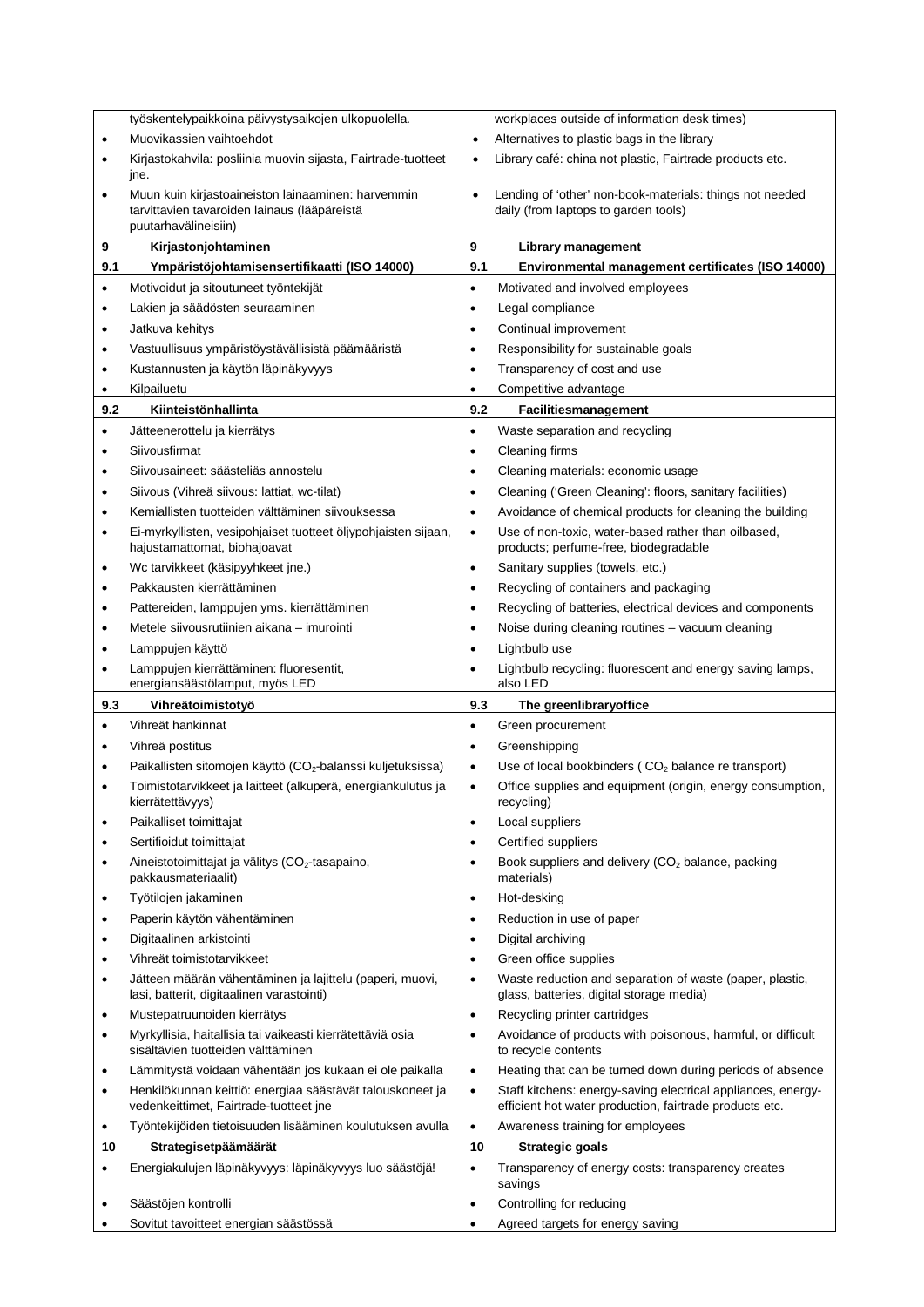|           | Palkitsemiskäytännöt ja kannusteet                                                       | $\bullet$ | Reward and incentive schemes                                                                                |
|-----------|------------------------------------------------------------------------------------------|-----------|-------------------------------------------------------------------------------------------------------------|
| $\bullet$ | Kumppaneihin vaikuttaminen (kustantajat, kirjakaupat,<br>toimittajat)                    | $\bullet$ | Influencing business partners (publishers,<br>booksellers, suppliers)                                       |
| $\bullet$ | Uusien kohderyhmien löytäminen                                                           | $\bullet$ | Adressing new target audiences                                                                              |
|           | Strategisetkumppanuudet                                                                  | $\bullet$ | Strategic partnerships                                                                                      |
| 11        | Markkinointi ja PR                                                                       | 11        | <b>Marketing and PR</b>                                                                                     |
| $\bullet$ | Kestävä kehitys ja organisaation identiteetti                                            | $\bullet$ | Sustainability and corporate identity                                                                       |
| $\bullet$ | Motto: "vihreä imago on hyvä imago"                                                      | $\bullet$ | Motto: "A green image is a good image"                                                                      |
| $\bullet$ | Kirjaston tulisi näyttää esimerkkiä, olla aloitteellinen ja<br>esikuvallinen             | $\bullet$ | Libraries should lead by example (proactive and exemplary)                                                  |
| $\bullet$ | Voita asiakkaat/käyttäjät kestävän kehityksen puolelle                                   | $\bullet$ | Win library customers/users over to sustainability                                                          |
| $\bullet$ | Voita muut toimijat kestävän kehityksen puolelle<br>(kirjastoseurat ja yhdistykset)      | $\bullet$ | Win wider stakeholders over to sustainability<br>(supporting/funding agencies, Friends of the Library etc.) |
| $\bullet$ | Kerrannaisvaikutukset                                                                    | $\bullet$ | High multiplier effect                                                                                      |
| $\bullet$ | Energiankulutustodistus esillä kirjaston sisäänkäynnin<br>luona(PR)                      | $\bullet$ | The energy performance certificate displayed at the library<br>entrance (PR)                                |
| $\bullet$ | PR: ympäristötekojen markkinointi ja ympäristöteoilla<br>markkinointi                    | $\bullet$ | PR with and for the ecological activities of the library                                                    |
| $\bullet$ | Yhteistyö sponsoreiden kanssa                                                            | $\bullet$ | Co-operation with sponsor initiatives                                                                       |
| $\bullet$ | Ympäristöuutiset, esim. vihreä osio vuosikertomuksessa                                   | $\bullet$ | Environmental news e.g. a green section in annual reports                                                   |
|           |                                                                                          |           |                                                                                                             |
| 12        | <b>Sertifikaatit</b>                                                                     | 12        | <b>Certificates</b>                                                                                         |
| 12.1      | Vihreärakennus-sertifikaatti                                                             | 12.1      | <b>Green building certificates</b>                                                                          |
| $\bullet$ | LEED (US standardi) <sup>2</sup>                                                         | $\bullet$ | LEED (US standard) $2$                                                                                      |
| $\bullet$ | BREEAM (UK standardi) <sup>3</sup>                                                       | $\bullet$ | BREEAM (UK standard) <sup>3</sup>                                                                           |
| $\bullet$ | Green Star Rating System <sup>4</sup>                                                    | $\bullet$ | Green Star Rating System <sup>4</sup>                                                                       |
| $\bullet$ | DGNB Deutsches Gütesiegel Nachhaltiges Bauen e.V. <sup>5</sup>                           | $\bullet$ | DGNB Deutsches Gütesiegel Nachhaltiges Bauen e.V. <sup>5</sup>                                              |
| $\bullet$ | Energieausweis nach EnEV <sup>6</sup>                                                    | $\bullet$ | Energieausweis nach EnEV <sup>6</sup>                                                                       |
| $\bullet$ | European Energy Award® <sup>7</sup>                                                      | $\bullet$ | European Energy Award® <sup>7</sup>                                                                         |
|           | Solarbundesliga <sup>8</sup>                                                             | $\bullet$ | Solarbundesliga <sup>8</sup>                                                                                |
| 12.2      | Ympäristöjohtaminen                                                                      | 12.2      | <b>Environmental management</b>                                                                             |
|           | ISO 14000 (kaupallinen, kansainvälinen, ei-sitova) <sup>9</sup>                          | $\bullet$ | ISO 14000 <sup>11</sup> (commercial, international, without legal<br>nature) <sup>9</sup>                   |
|           | EMAS (Eco-Management and Audit Scheme) der EU <sup>10</sup>                              | ٠         | EMAS (Eco-Management and Audit Scheme) of the EU <sup>10</sup>                                              |
| 12.3      | Produkt-Zertifikate                                                                      | 12.3      | <b>Productcertificates</b>                                                                                  |
| ٠         | Gütesiegel für Papier (FSC <sup>11</sup> , PEFC <sup>12</sup> , IPR <sup>13</sup> u. a.) | $\bullet$ | According to specifically German product certificates there                                                 |
| $\bullet$ | Der Blaue Engel <sup>14</sup>                                                            |           | are national product certificates in many other countries.                                                  |
|           | EU Energie Star <sup>15</sup>                                                            |           |                                                                                                             |

## **13 References**

Antonelli, M., & McCullough, M. (eds.) (2012). *Greening Libraries*. Los Angeles, CA: Library Juice Press.

<span id="page-4-0"></span><sup>2</sup> http://new.usgbc.org/leed (2013/2/19).

<span id="page-4-1"></span> $3$ www.breeam.org/ (2013/2/19).

<sup>4</sup> www.gbca.org.au/green-star/rating-tools/ (2013/2/19).

<span id="page-4-3"></span><span id="page-4-2"></span> $5$  www.dgnb.de/(2013/2/19).

<span id="page-4-4"></span> $6$ www.enev-online.de/ (2013/2/19).

<span id="page-4-5"></span> $7$ www.european-energy-award.de/ (2013/2/19).

<sup>8</sup> [www.solarbundesliga.de\(](http://www.solarbundesliga.de/)2013/2/19).

<span id="page-4-8"></span><span id="page-4-7"></span><span id="page-4-6"></span><sup>9</sup> www.iso.org/iso/home/standards/management-standards/iso14000.htm (2013/2/19).

 $10$ www.emas.de/ (2013/2/19).

<span id="page-4-9"></span> $11$ www.fsc-papier.de/ (2013/2/19).

[<sup>12</sup>www.deutsche-papier.de/de/pefc.html\(](http://www.deutsche-papier.de/de/pefc.html)2013/2/19)*.*

<span id="page-4-11"></span><span id="page-4-10"></span> $^{13}$  www.initiative-papier.de/ (2013/2/19).

[<sup>14</sup>www.blauer-engel.de\(](http://www.blauer-engel.de/)2013/2/19)*.*

<span id="page-4-13"></span><span id="page-4-12"></span> $15$ www.eu-energystar.org/de/ (2013/2/19).